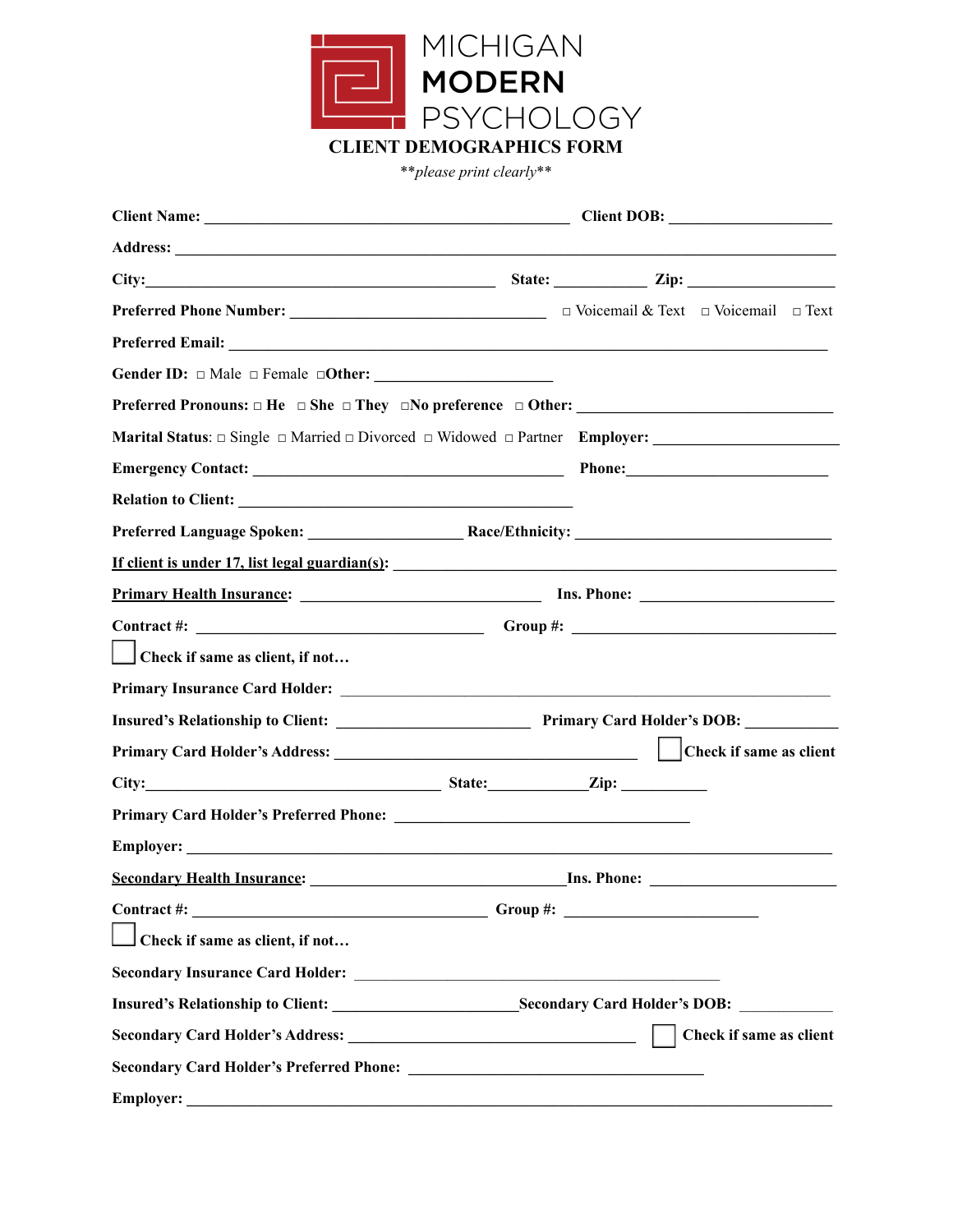

#### **CONSENT FOR TREATMENT**

I, woluntarily consent to and authorize all psychological care including routine testing procedures as deemed necessary or advisable by the clinician, their assistants or designees, and employees of the facility participating in my care.

I understand that I shall have the opportunity to discuss any treatments or testing with the clinician and/or their assistants and designees participating in my case. I understand that in emergency situations, it may be necessary or advisable for the clinician to extend services beyond those contemplated at the beginning of treatment.

In keeping with ethical standards of our profession as well as state and federal law, all services provided by the clinician, their assistants or designees kept confidential except as noted below. All information shared with the clinicians at MMP is confidential. No information will be released without your consent. MMP treatment records are electronic and stored on a secure server as part of your treatment records. Access to records by MMP providers is done only on a need to know basis for purposes of collaborative care (e.g., referral for medication, evaluations, etc.). In all other circumstances, consent to release information is given through written authorization. Verbal consent for limited release of information may be necessary in special circumstances. There are specific and limited exceptions to this confidentiality which include the following:

- When there is a risk of imminent danger to myself or to another person, the clinician is ethically bound to take necessary steps to prevent such danger.
- When there is suspicion that a child, disabled person or elderly individual is being sexually or physically abused or is at risk of such abuse, the clinician is legally required to take steps to protect the vulnerable party, and to inform the proper authorities.
- When a valid court order is issued for medical records, the clinician and the agency are bound by law to comply with such requests.

I understand that if I am unable to make decisions about care, treatment of services, or I choose to delegate decision making to another individual, the organization involves the surrogate decision-maker in making these decisions. In these events, the surrogate decision-maker may give informed consent.

I understand that the clinician or designees may perform psychological testing upon me and I will be informed of the purpose. The results of any test(s) will be treated confidentially, but may be disclosed as necessary to personnel that will care, authorize service, or insure care and services to me.

I understand that the practice of psychology is not an exact science. NO GUARANTEES OR PROMISES have been made to me regarding the results of any psychological treatment.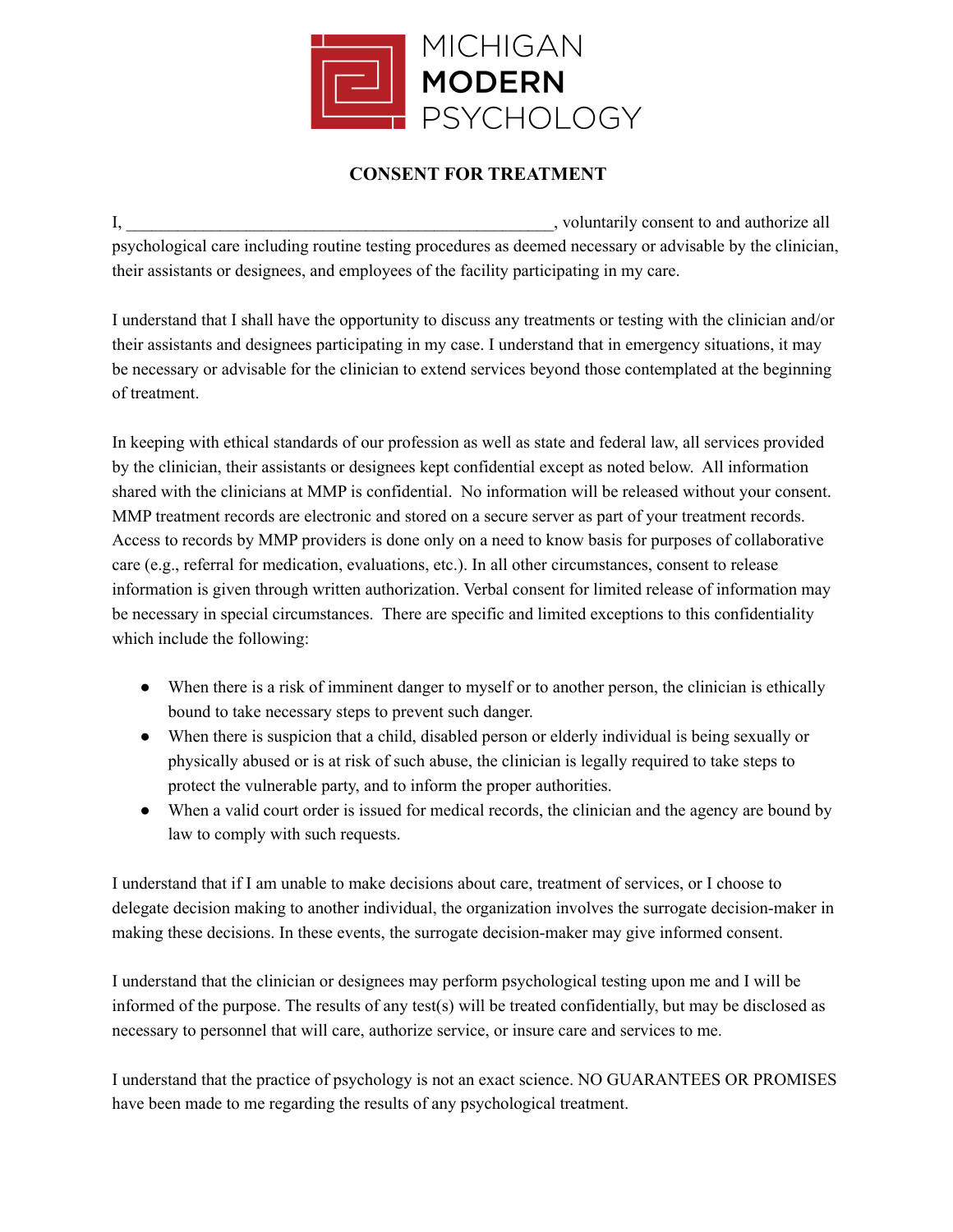

I authorize the clinic to release any and all information contained in my medical records, including information protected under Michigan Public Act 174 of 1989 as amended: and substance abuse information, if any, protected under Federal Government Regulations. Part 2: and social and psychological services information, if any, including communication made to a social worker or psychologist, to {a} any third party payer, insurance agencies or carriers responsible in whole or in part for paying any expenses associated with my treatment; and  ${b}$  any health care facility used by the psychologist for the purpose of facilitating continuing care and treatment.

I assign and authorize direct payment of all health care benefits and other forms of payment of any kind that relates to the care provided to me by the clinic staff for application to my bill. I assume FULL FINANCIAL RESPONSIBILITY FOR PAYMENT of all expenses associated with my care and treatment, including any portion of charges not covered by insurances, worker's compensation, or other social agencies. I agree to pay the same at the time of discharge or on an interim basis while in treatment.

\*\*\*Please note, our office does not participate with ANY Medicaid plans, including straight Medicaid or any commercial Medicaid plans, be advised if for any reason your insurance changes to a Medicaid plan, you will be responsible for the bill.

\*\*\*Additionally, if the therapy pertains to social security disability or FMLA, Michigan Modern Psychology will not fill out requested or additional paperwork.

I understand that the clinic shall not be liable for the loss or damage of any personal property.

I understand that if I do not attend an appointment for 2 months, my chart will be closed and my **case will be terminated.**

I CERTIFY THAT I HAVE READ THIS FORM OR THAT IT HAS BEEN READ TO ME. I UNDERSTAND ITS CONTENTS AND ACCEPT ITS TERMS UNLESS OTHERWISE INDICATED ON THIS FORM. IF THE SIGNER IS NOT THE PATIENT, THE SIGNER CERTIFIES THAT HE OR SHE IS THE PATIENT'S LEGALLY AUTHORIZED REPRESENTATIVE.

 $\mathcal{L}_\text{max} = \frac{1}{2} \sum_{i=1}^n \mathcal{L}_\text{max}(\mathbf{z}_i - \mathbf{z}_i)$ 

 $\mathcal{L}_\text{max} = \frac{1}{2} \sum_{i=1}^n \mathcal{L}_\text{max}(\mathbf{z}_i - \mathbf{z}_i)$ 

Signature of client, parent, or legal guardian Date

Clinician Signature Date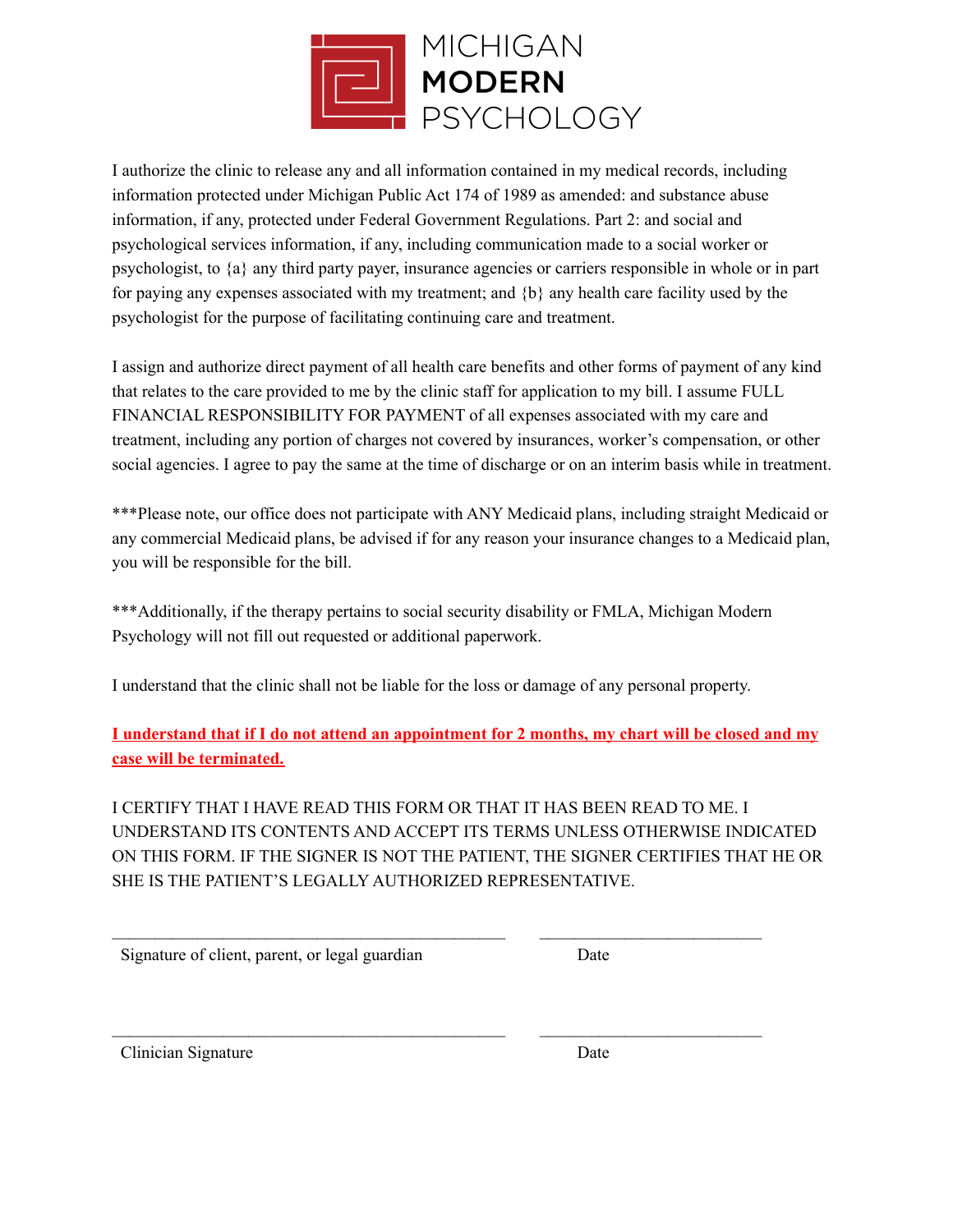

#### **NOTICE OF PRIVACY PRACTICE**

Uses and Disclosures of PHI: Michigan Modern Psychology may use PHI for the purposes of treatment, payment, and health care operations without your written permission. The following are examples of our use of your PHI. - For treatment: This includes any information received from you, other medical personnel, or other medical facilities pertaining to your medical condition and treatment. It also includes information we give to other health care personnel to whom we transfer your care and treatment.

- For payment: This includes any activities, filing claims, medical necessity reviews, and collection of outstanding accounts.

- For health care operations: This includes quality assurance activities, licensing, and training programs to ensure that our personnel meet our standards of care and follow established policies and procedures, obtaining legal and financial services, conducting business planning, processing grievances and complaints, creating reports that do not individually identify you for data collection purposes, fund raising, and certain marketing activities.

Patient Rights: As a patient, you have a number of rights with respect to the protection of your PHI, including: The right to access, copy, or inspect your PHI. This means you may come to our office within 30 days and inspect and copy most of the medical information about you that we maintain, for a reasonable fee. In limited circumstances, we may deny you access to your medical information and you may appeal certain types of denials. We have available forms to request access to your PHI and we will provide a written response if we deny you access and let you know your appeal rights. If you wish to inspect and copy your medical information, you should contact the privacy officer.

The right to amend your PHI. You have the right to ask us to amend written medical information that we may have about you. We will either amend your information within 60 days of your request, or as permitted by law, deny your request to amend your medical information only in certain circumstances, such as when we believe the information you have asked us to amend is correct. If you wish to request that we amend the medical information that we have about you, you should contact the privacy officer. You have the right to appeal a denial, and we will provide the appropriate appeal form.

The right to request an accounting of our use and disclosure of your PHI. You may request an accounting from us of certain disclosures of your medical information that we have made in the last six years prior to the date of your request. We are not required to give you an accounting of information we have used or disclosed for purposes of treatment, payment, or health care operations.

The right to request that we restrict the uses and disclosures of your PHI. You have the right to request that we restrict how we use and disclose your medical information that we have about you for treatment, payment, or health care operations, or to restrict information that is provided to family, friends and other individuals involved in your health care. Michigan Modern Psychology is not required to agree to any restrictions you request, but any restrictions agreed to by Michigan Modern Psychology are binding.

Your Legal Rights and Complaints: You also have the right to complain to us, Michigan Modern Psychology, or to the Secretary of the United States Department of Health and Human Services if you believe your privacy rights have been violated. You will not be retaliated against in any way for filing a complaint with us or to the government. Should you have any questions, comments, or complaints, you may direct all inquiries to the privacy officer.

Revisions to the Notice of Privacy Practice: Michigan Modern Psychology reserves the right to change the terms of this Notice at any time. The changes will be effective immediately and will apply to all protected health information that we maintain. Any material changes to this Notice will be promptly posted in our facilities.

I hereby acknowledge that I am entitled to receive a copy of Michigan Modern Psychology's Notice of Privacy Practices upon request.

Patient Name (Printed):

Patient Signature: \_\_\_\_\_\_\_\_\_\_\_\_\_\_\_\_\_\_\_\_\_\_\_\_\_\_\_\_\_\_\_\_\_\_\_\_\_\_\_\_\_\_\_\_\_\_\_\_\_\_\_\_\_ Date:\_\_\_\_\_\_\_\_\_\_\_\_\_\_\_\_\_\_\_\_\_\_\_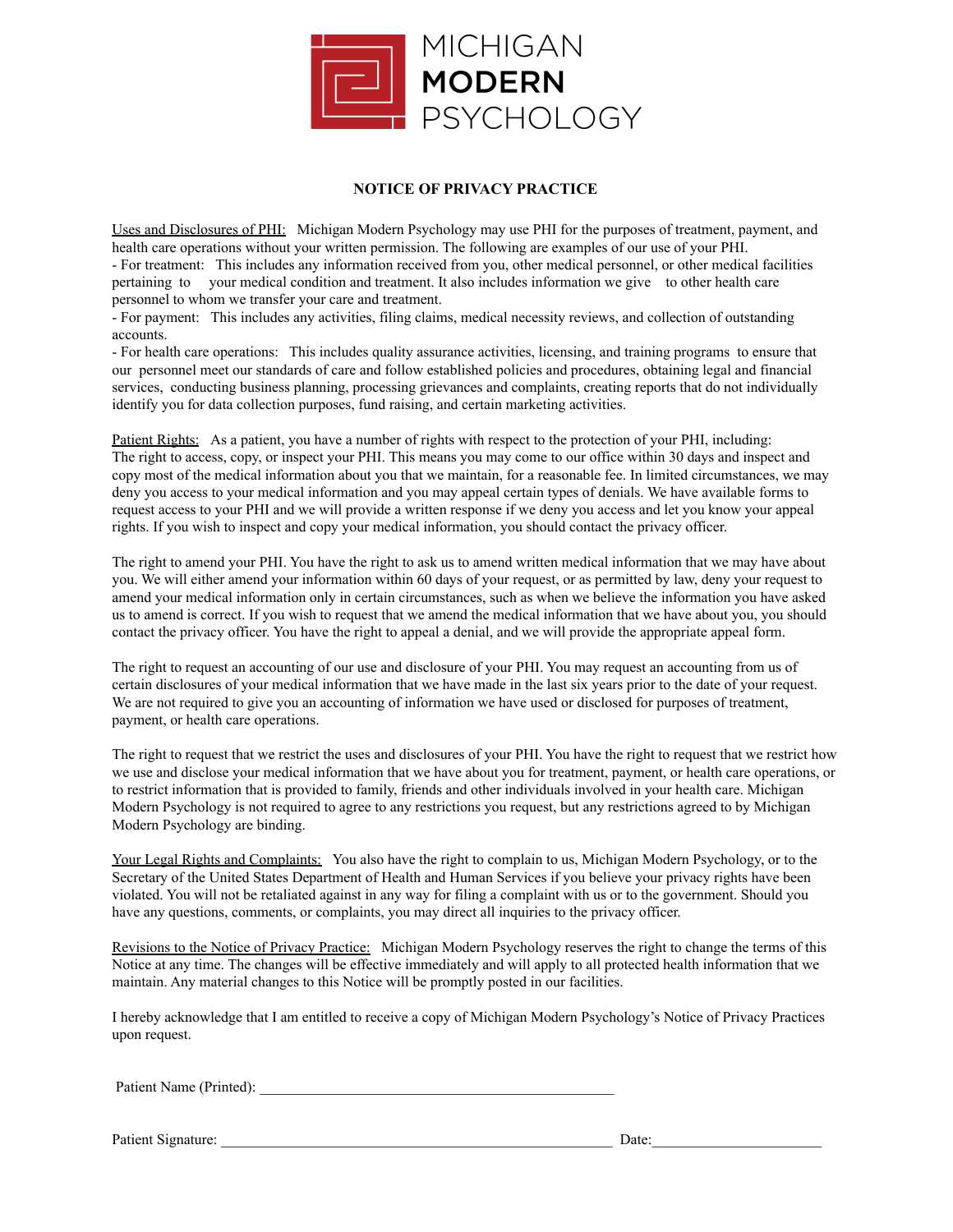

### **ATTENDANCE & COVERAGE POLICY**

Dear Patients,

#### **Due to the heavy volume of last minute cancellations, we are being forced to enforce our 24-Hour No Show Policy. If you find that you need to miss a scheduled appointment, please call and cancel at least 24 hours prior to the appointment or you will incur a "No Show" fee of \$80.00.**

In addition, due to the constant changes in insurance policies, it is no longer possible to interpret each individual's insurance policy. As you may be aware, the current healthcare market has resulted in insurance policies increasingly transferring costs to you, *the insured*. Although we try our best to stay aware of the changes, insurance policies change daily with no warning. Please keep in mind that your insurance policy is between *you and your insurance company* and **NOT** between the insurance company and the doctor's office. IT IS YOUR RESPONSIBILITY TO KNOW YOUR INDIVIDUAL COVERAGE. Some insurance plans require deductibles and copayments in amounts not known to you or us at the time of your visit. Any portions of claims that are not covered become the responsibility of the insured. Further, it is the client's responsibility to report any changes in insurance or coverage to Michigan Modern Psychology. If changes to a client's policy are not reported to Michigan Modern Psychology within 30 days of when the change is effective, Michigan Modern Psychology will not rebill and the client is responsible for the payment. If a balance on an account exceeds \$500, that account will be locked and the client will not be able to be seen until the balance is below \$300.

By signing this document, I agree, in order for Michigan Modern Psychology to service my account or to collect any amounts I may owe, Michigan Modern Psychology and its third party billing and/or debt collection service providers may contact me by telephone at any telephone number associated with my account, including wireless telephone numbers, which may result in charges to me. Additionally, I authorize contact via text messages or e-mails, using any e-mail address I provide. Methods of contact may include using pre-recorded/artificial voice messages and/or use of an automatic dialing service, if applicable.

\*\*\*Please note, our office does not participate with ANY Medicaid plans, including straight Medicaid or any commercial Medicaid plans, be advised if for any reason your insurance changes to a Medicaid plan, you will be responsible for the bill.

I/We have read this disclosure and authorize express consent that Michigan Modern Psychology, its affiliates, and third party service providers may contact me/us as described above.

| Patient Name: | Date: |
|---------------|-------|
|               |       |
|               |       |

Patient Signature:\_\_\_\_\_\_\_\_\_\_\_\_\_\_\_\_\_\_\_\_\_\_\_\_\_\_\_\_\_\_ Date:\_\_\_\_\_\_\_\_\_\_\_\_\_\_\_\_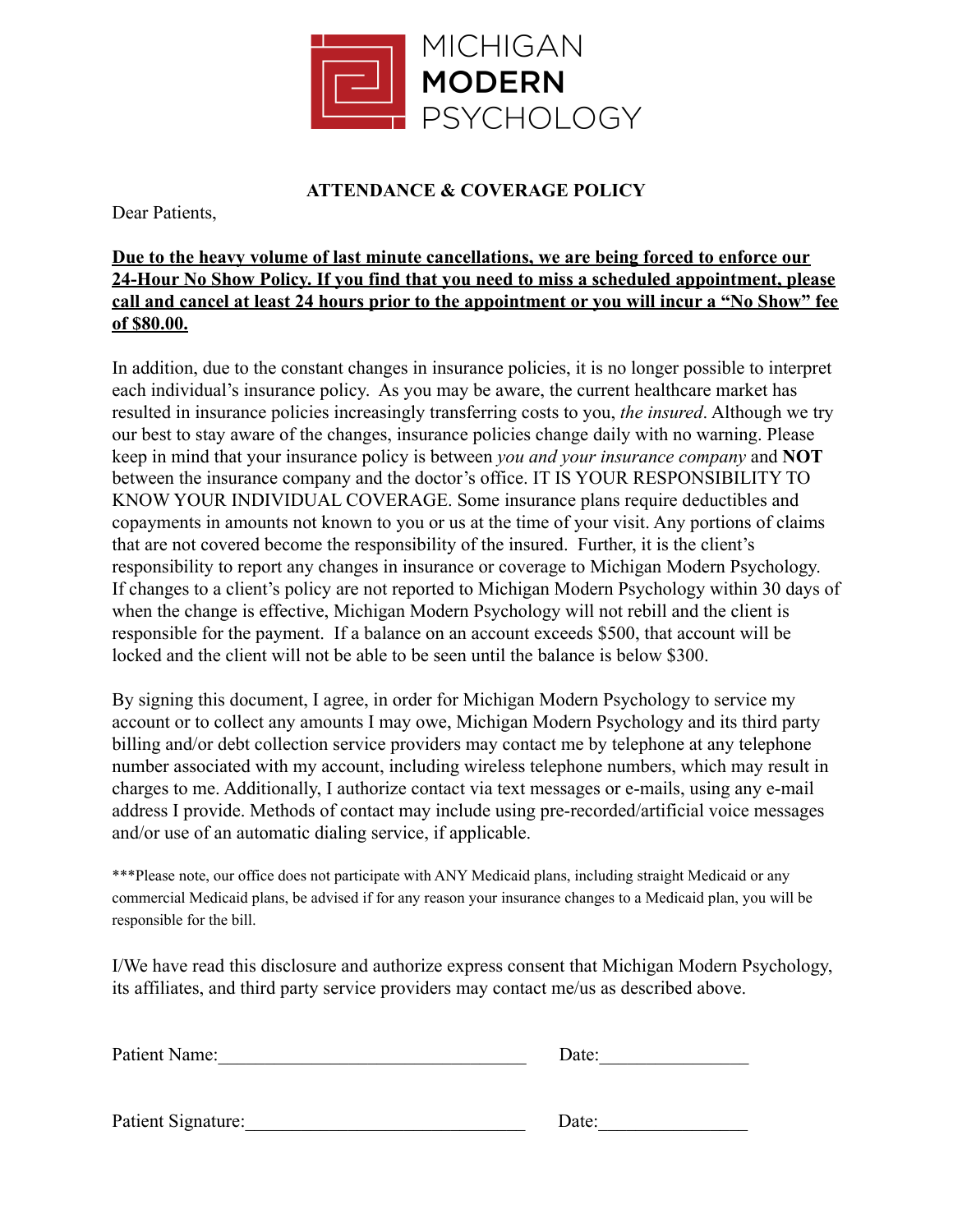

#### **CONSENT TO INFORM PCP OF CURRENT TREATMENT**

**If you would like us to send a letter to your Primary Care Physician (PCP) informing them that you are receiving services here, please provide your PCP's name and address and your signature which will indicate that you grant permission for the release of this information. The letter will inform your PCP of your initial date of service and your diagnosis at this agency. A letter will not be sent if an address is not provided on this form. You may also choose to decline to have a letter sent if you do not feel it is necessary. Some insurance companies require them. Please choose one of the options below:**

# ❏ **Yes, please send a letter to my PCP (BLUE CARE NETWORK MEMBERS MUST CHOOSE THIS OPTION).**

| PCP Name:           |                                     |
|---------------------|-------------------------------------|
|                     |                                     |
|                     |                                     |
| <b>Client Name:</b> |                                     |
|                     | Client Signature (Parent/Guardian): |

#### **-OR-**

#### ❏ **No, I decline to have a letter sent to my PCP**

Client Name: \_\_\_\_\_\_\_\_\_\_\_\_\_\_\_\_\_\_\_\_\_\_\_\_\_\_\_\_\_\_\_\_\_\_\_\_\_\_\_\_\_\_\_\_\_\_\_\_\_\_\_\_\_\_\_\_\_\_\_\_\_\_\_\_\_\_

Client Signature (Parent/Guardian):

#### **\*\*\*\*\*\*\*\*\*\*\*\*\*\*\*\*\*\*\*\*\*\*\*\*\*\*\*\*\*\*\*\*\*\*\*\*\*\*\*\*\*\*\*\*\*\*\*\*\*\*\*\*\*\*\*\*\*\*\*\*\*\*\*\*\*\*\*\*\*\*\*\*\*\*\*\*\***

#### **CELL PHONE/CONTACT POLICY**

Your therapist may choose to provide you with a cellular phone number to reach him or her directly. MMP therapists are not "on call" and may not be able to respond immediately to calls or texts. If your therapist provides you with such a number, please understand that it is not to be used in case of crisis or emergency. In the case of an emergency, go to your nearest emergency room or dial 911.

Client signature/acknowledgement: \_\_\_\_\_\_\_\_\_\_\_\_\_\_\_\_\_\_\_\_\_\_\_\_\_\_\_\_\_\_\_\_ Date: \_\_\_\_\_\_\_\_\_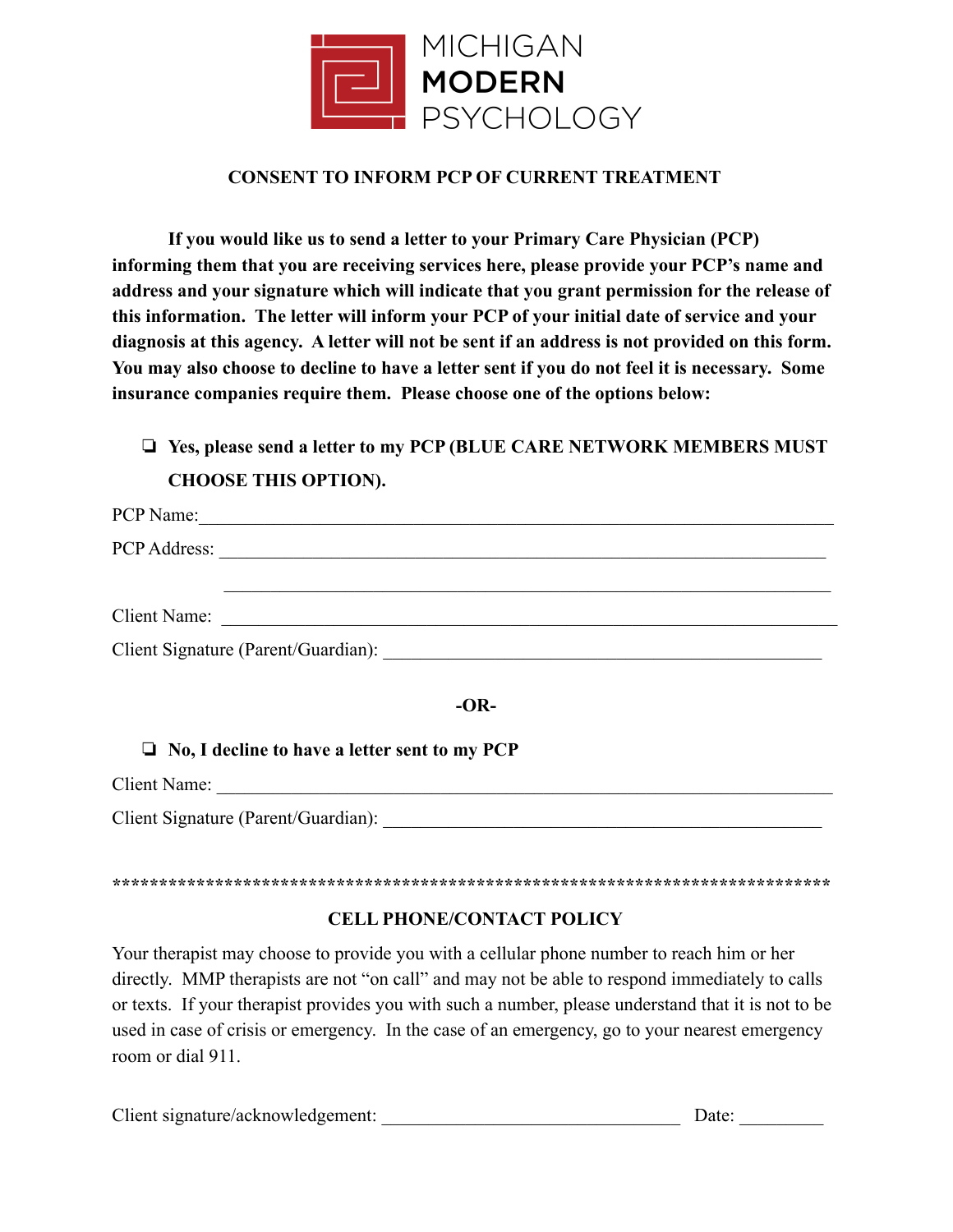

# **Communication Preferences**

Michigan Modern Psychology values our clients' privacy. Please indicate how you would like to be contacted and how others may be able to manage your accounts/appointments. *Be aware that this form does not allow others access to your personal medical information or clinical information.*

| $\Box$ | Yes, I do want to receive text reminders 24 hours before my appointment sent to this<br>number:                                               |
|--------|-----------------------------------------------------------------------------------------------------------------------------------------------|
| $\Box$ | Yes, I do want to receive an email reminder 48 hours before my appointment                                                                    |
| $\Box$ | Yes, I do want someone to be able to make appointments for me.                                                                                |
|        | Person(s) allowed to make appointments on my                                                                                                  |
|        | This person is my                                                                                                                             |
| $\Box$ | Yes, someone can make payments to my account.                                                                                                 |
|        | Person(s) allowed to make payments to my<br>account:                                                                                          |
|        | This person is my                                                                                                                             |
|        | Yes, someone can discuss billing of my claims/account.                                                                                        |
|        | Person(s) allowed to discuss my billing<br>account:                                                                                           |
|        | This person is my                                                                                                                             |
|        | By signing this form, I authorize the above to be able to communicate with the Michigan Modern<br>Psychology staff as I have indicated above. |

Client or Parent/Guardian Signature: \_\_\_\_\_\_\_\_\_\_\_\_\_\_\_\_\_\_\_\_\_\_\_\_\_\_\_\_\_Date:\_\_\_\_\_\_\_\_\_\_\_\_\_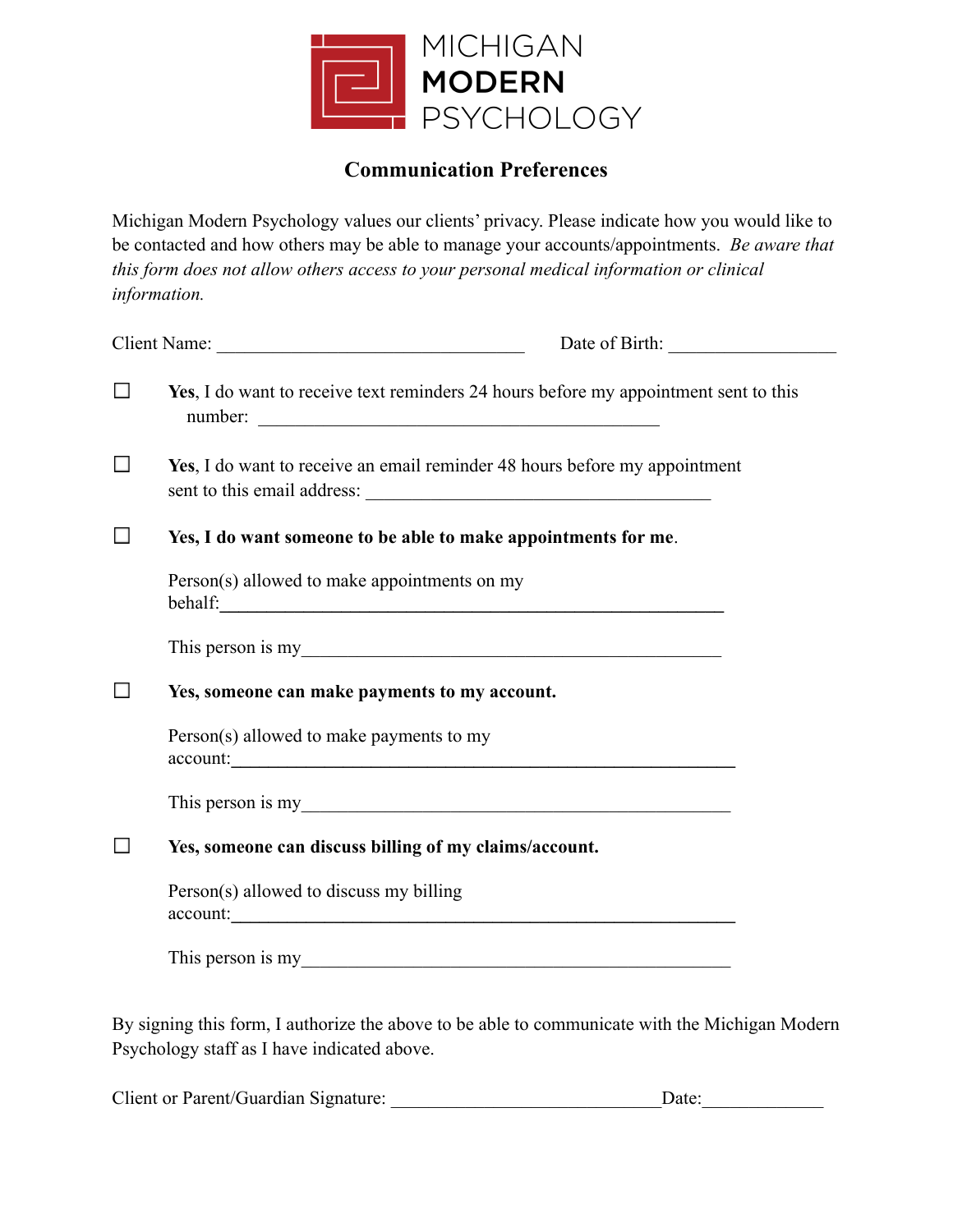

#### **Health, Pain, and Nutrition Screening**

#### **Health and Medical Status**

- Name of primary health care doctor:

- Have you had a physical exam within the last 12 months?  $\Box$  Yes  $\Box$  No

- Have you experienced an unintentional weight loss or gain of **10 pounds or more** within the last *month*?  $\Box$  **Yes**  $\Box$  **No** 

**-**Please indicate if you have experienced any of the health concerns outlined below:

| <b>Health Concern</b>         | <b>Currently</b><br>being<br>treated? | Year<br><b>Diagnosed</b> | <b>Health Concern</b>       | <b>Currently</b><br>being<br>treated? | Year<br><b>Diagnosed</b> |
|-------------------------------|---------------------------------------|--------------------------|-----------------------------|---------------------------------------|--------------------------|
| Acute Pain                    |                                       |                          | Hypothyroidism              |                                       |                          |
| Chronic Pain                  |                                       |                          | Migraines                   |                                       |                          |
| Diabetes                      |                                       |                          | Muscle or joint<br>problems |                                       |                          |
| Hearing or Vision<br>Problems |                                       |                          | Nausea or vomiting          |                                       |                          |
| <b>Heart Problems</b>         |                                       |                          | Seizures                    |                                       |                          |
| High blood<br>pressure        |                                       |                          | Cancer (and type):          |                                       |                          |
| Hyperthyroidism               |                                       |                          | Other:                      |                                       |                          |

 $\mathcal{L}_\text{max} = \mathcal{L}_\text{max} = \mathcal{L}_\text{max} = \mathcal{L}_\text{max} = \mathcal{L}_\text{max} = \mathcal{L}_\text{max} = \mathcal{L}_\text{max} = \mathcal{L}_\text{max} = \mathcal{L}_\text{max} = \mathcal{L}_\text{max} = \mathcal{L}_\text{max} = \mathcal{L}_\text{max} = \mathcal{L}_\text{max} = \mathcal{L}_\text{max} = \mathcal{L}_\text{max} = \mathcal{L}_\text{max} = \mathcal{L}_\text{max} = \mathcal{L}_\text{max} = \mathcal{$  $\mathcal{L}_\text{max} = \mathcal{L}_\text{max} = \mathcal{L}_\text{max} = \mathcal{L}_\text{max} = \mathcal{L}_\text{max} = \mathcal{L}_\text{max} = \mathcal{L}_\text{max} = \mathcal{L}_\text{max} = \mathcal{L}_\text{max} = \mathcal{L}_\text{max} = \mathcal{L}_\text{max} = \mathcal{L}_\text{max} = \mathcal{L}_\text{max} = \mathcal{L}_\text{max} = \mathcal{L}_\text{max} = \mathcal{L}_\text{max} = \mathcal{L}_\text{max} = \mathcal{L}_\text{max} = \mathcal{$  $\mathcal{L}_\text{max} = \mathcal{L}_\text{max} = \mathcal{L}_\text{max} = \mathcal{L}_\text{max} = \mathcal{L}_\text{max} = \mathcal{L}_\text{max} = \mathcal{L}_\text{max} = \mathcal{L}_\text{max} = \mathcal{L}_\text{max} = \mathcal{L}_\text{max} = \mathcal{L}_\text{max} = \mathcal{L}_\text{max} = \mathcal{L}_\text{max} = \mathcal{L}_\text{max} = \mathcal{L}_\text{max} = \mathcal{L}_\text{max} = \mathcal{L}_\text{max} = \mathcal{L}_\text{max} = \mathcal{$ 

Do you have any allergies? If yes, please list: \_\_\_\_\_\_\_\_\_\_\_\_\_\_\_\_\_\_\_\_\_\_\_\_\_\_\_\_\_\_\_\_\_\_\_\_\_\_\_\_\_\_\_\_\_\_\_\_ List any current medications, including dosage:

**Client Name:**\_\_\_\_\_\_\_\_\_\_\_\_\_\_\_\_\_\_\_\_\_\_\_\_\_\_\_\_\_\_\_\_\_\_\_\_\_\_\_\_\_\_\_\_**Date:\_\_\_\_\_\_\_\_\_\_\_\_\_\_\_\_**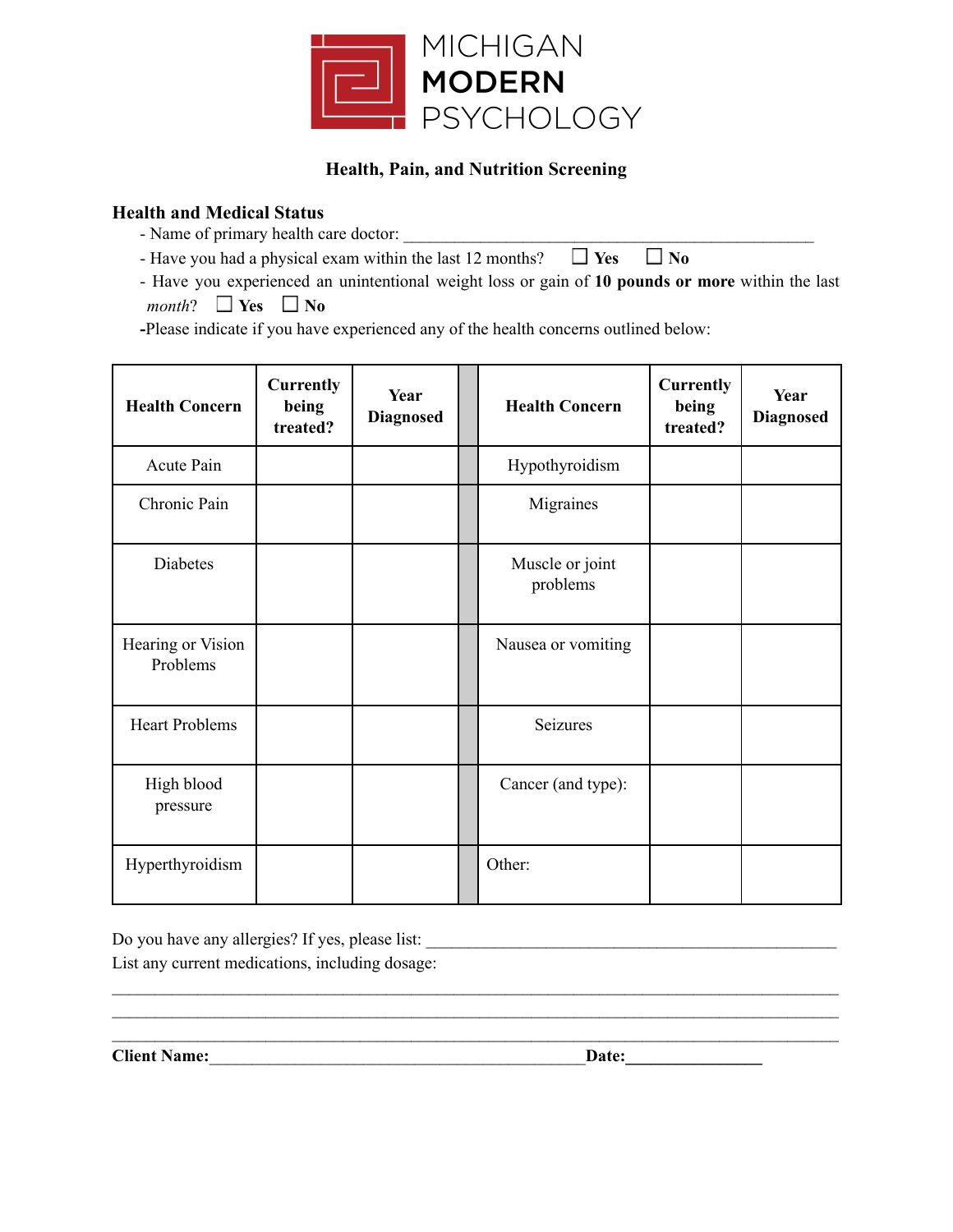

### **1, SUICIDAL IDEATION**

- 1. Are you currently suicidal?  $\Box$  Yes, continue to  $1a^{**} \Box$  No, continue to #2
	- a. Do you have a plan for how you would attempt suicide? Explain
	- b. Do you have the means or can easily access the means to complete your plan?
	- c. Would you actually go through with your plan?
- 2. Have you ever attempted suicide before?  $\Box$  Yes, continue to 2a  $\Box$  No, continue to #3 a. How did you do it?
	- b. Did you receive treatment for any of these prior attempts?

## **2. HOMICIDAL IDEATION**

- 1. Do you currently want to hurt anyone else?  $\Box$  Yes, continue to  $1a^{**} \Box$  No, continue to #2
	- a. Do you have a plan for how you would hurt someone else? Explain.
	- b. Would you actually go through with your plan?
- 2. Have you ever attempted to injure another before?  $\Box$  Yes, continue to 2a  $\Box$  No, continue to #3 a. Did you experience any consequences? (i.e., legal consequences, treatment, etc)

## **3. PSYCHOSIS**

- 1. Do you hear or see things that aren't really there?  $\Box$  Yes, continue to  $1a^{**} \Box$  No, next page a. Do you have difficulty distinguishing what is real and what is not real?
	- b. Do your voices command you to complete certain actions?
	- c. Are you able to control impulses related to what you hear or see?

# **People sometimes go through life-threatening or otherwise stressful events. Please briefly list any instances where you have experienced significant stress or trauma.**

 $\mathcal{L}_\mathcal{L} = \{ \mathcal{L}_\mathcal{L} = \{ \mathcal{L}_\mathcal{L} = \{ \mathcal{L}_\mathcal{L} = \{ \mathcal{L}_\mathcal{L} = \{ \mathcal{L}_\mathcal{L} = \{ \mathcal{L}_\mathcal{L} = \{ \mathcal{L}_\mathcal{L} = \{ \mathcal{L}_\mathcal{L} = \{ \mathcal{L}_\mathcal{L} = \{ \mathcal{L}_\mathcal{L} = \{ \mathcal{L}_\mathcal{L} = \{ \mathcal{L}_\mathcal{L} = \{ \mathcal{L}_\mathcal{L} = \{ \mathcal{L}_\mathcal{$  $\mathcal{L}_\mathcal{L} = \{ \mathcal{L}_\mathcal{L} = \{ \mathcal{L}_\mathcal{L} = \{ \mathcal{L}_\mathcal{L} = \{ \mathcal{L}_\mathcal{L} = \{ \mathcal{L}_\mathcal{L} = \{ \mathcal{L}_\mathcal{L} = \{ \mathcal{L}_\mathcal{L} = \{ \mathcal{L}_\mathcal{L} = \{ \mathcal{L}_\mathcal{L} = \{ \mathcal{L}_\mathcal{L} = \{ \mathcal{L}_\mathcal{L} = \{ \mathcal{L}_\mathcal{L} = \{ \mathcal{L}_\mathcal{L} = \{ \mathcal{L}_\mathcal{$  $\mathcal{L}_\text{max} = \mathcal{L}_\text{max} = \mathcal{L}_\text{max} = \mathcal{L}_\text{max} = \mathcal{L}_\text{max} = \mathcal{L}_\text{max} = \mathcal{L}_\text{max} = \mathcal{L}_\text{max} = \mathcal{L}_\text{max} = \mathcal{L}_\text{max} = \mathcal{L}_\text{max} = \mathcal{L}_\text{max} = \mathcal{L}_\text{max} = \mathcal{L}_\text{max} = \mathcal{L}_\text{max} = \mathcal{L}_\text{max} = \mathcal{L}_\text{max} = \mathcal{L}_\text{max} = \mathcal{$ 

**Clinician Name: Clinician Signature:**\_\_\_\_\_\_\_\_\_\_\_\_\_\_\_\_\_\_\_\_\_\_\_